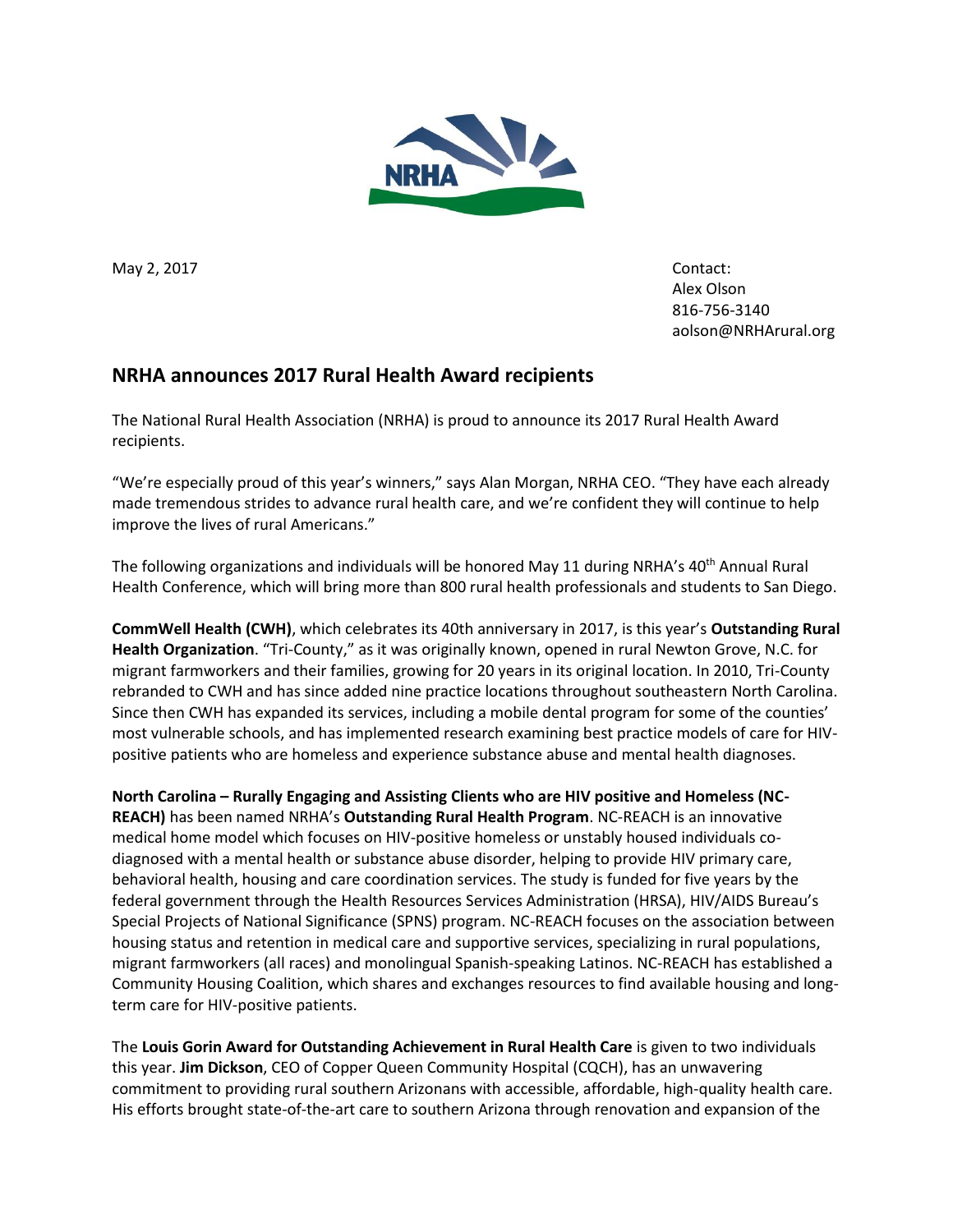hospital and RHC diagnostic and treatment services. Dickson has achieved this through innovative and unparalleled collaborations with major health care systems in Arizona using telemedicine for sophisticated diagnostic and specialty care in Cochise County, saving residents the expense and travel to Tucson or Phoenix for services. In addition to his work in health care, Dickson identifies and addresses unmet community needs, creating the first library for middle school students in Bisbee and offering scholarships to Cochise County high school graduates for training to land well-paying local jobs.

**Howard Yonas, MD,** is a nationally-recognized neurosurgeon and innovative researcher in rural and frontier patient care. Upon moving to New Mexico in 2005 from Pittsburgh, Pa., Dr. Yonas built the first freestanding department of neurosurgery. Unable to ignore the disparity in the available neurological and neurosurgical care for rural patients of New Mexico, Dr. Yonas kept money on hand for patients who needed transportation between their home and the facility. Even while doing surgery, research and running a 70-person department, Dr. Yonas applied for a CMS Innovation Grant to develop a neuroemergent telemedicine health care delivery system. Access to Cerebral Critical Emergency Support Services, or ACCESS, is now available to any rural frontier hospital in New Mexico.

**C. Donovan Beckett, DO**, is NRHA's **Rural Health Practitioner of the Year**. Dr. Beckett, known to many as 'Dino,' was born and raised in Williamson, W.Va., and returned home in 2003 to serve his community after graduating from the West Virginia School of Osteopathic Medicine. He opened a family practice in his home town and joined efforts to reinvigorate the community through his clinic. Many of Dr. Beckett's patients had little or no insurance, so he started hosting a free clinic one day a month—then several days a week. This led to his decision to transition to a non-profit federally qualified health center. The Williamson Health and Wellness Center, located in a renovated building downtown, is the parent organization of the Mingo County Diabetes Coalition and Williamson Farmer's Market. Dr. Beckett and his staff prescribe healthy eating with vegetable prescriptions filled on site and follow-ups with diabetes educators and community health workers in the same location to improve coordinated care and health outcomes. Thanks in part to these efforts, Williamson, W.Va. was awarded one of six Culture of Health Prizes from the Robert Wood Johnson Foundation in 2014.

This year's **Outstanding Educator Award** recipient is **Lisa McKeithan**. A native of rural North Carolina, McKeithan is a certified rehabilitation counselor and currently holds the title of principal investigator of the North Carolina Rurally Engaging and Assisting Clients who are HIV positive and Homeless project (NC-REACH) at CommWell Health, a federally qualified health center in Dunn, N.C. She travels throughout the year speaking at local and national conferences about evidence-based practices for effective interventions. McKeithan's dedication to public service is rooted in the belief that there must be a sustainable workforce of healthy workers to secure the infrastructure of the community. She has been essential in educating service providers who work with rural populations, and continues to advocate for programs to help patients who are homeless/unstably housed and develop community partnerships in rural communities.

NRHA's **Outstanding Researcher Award** winner is **Barbara C. Lee, PhD** in recognition of her outstanding leadership and tireless efforts in addressing child health and safety in agricultural environments. Ignited by her experiences as a rural-hospital nurse, Dr. Lee decided to pursue a PhD and start her own research program. Now a senior scientist with the Marshfield Clinic Research Foundation, Marshfield, Wis., she has directed the National Institute for Occupational Safety Health (NIOSH)-funded National Children's Center for Rural and Agricultural Health and Safety since its establishment in 1997. Dr. Lee has chaired major efforts to set a national agenda for childhood agricultural injury prevention and led initiatives to develop voluntary standards for children's work in agriculture and for protecting non-working children